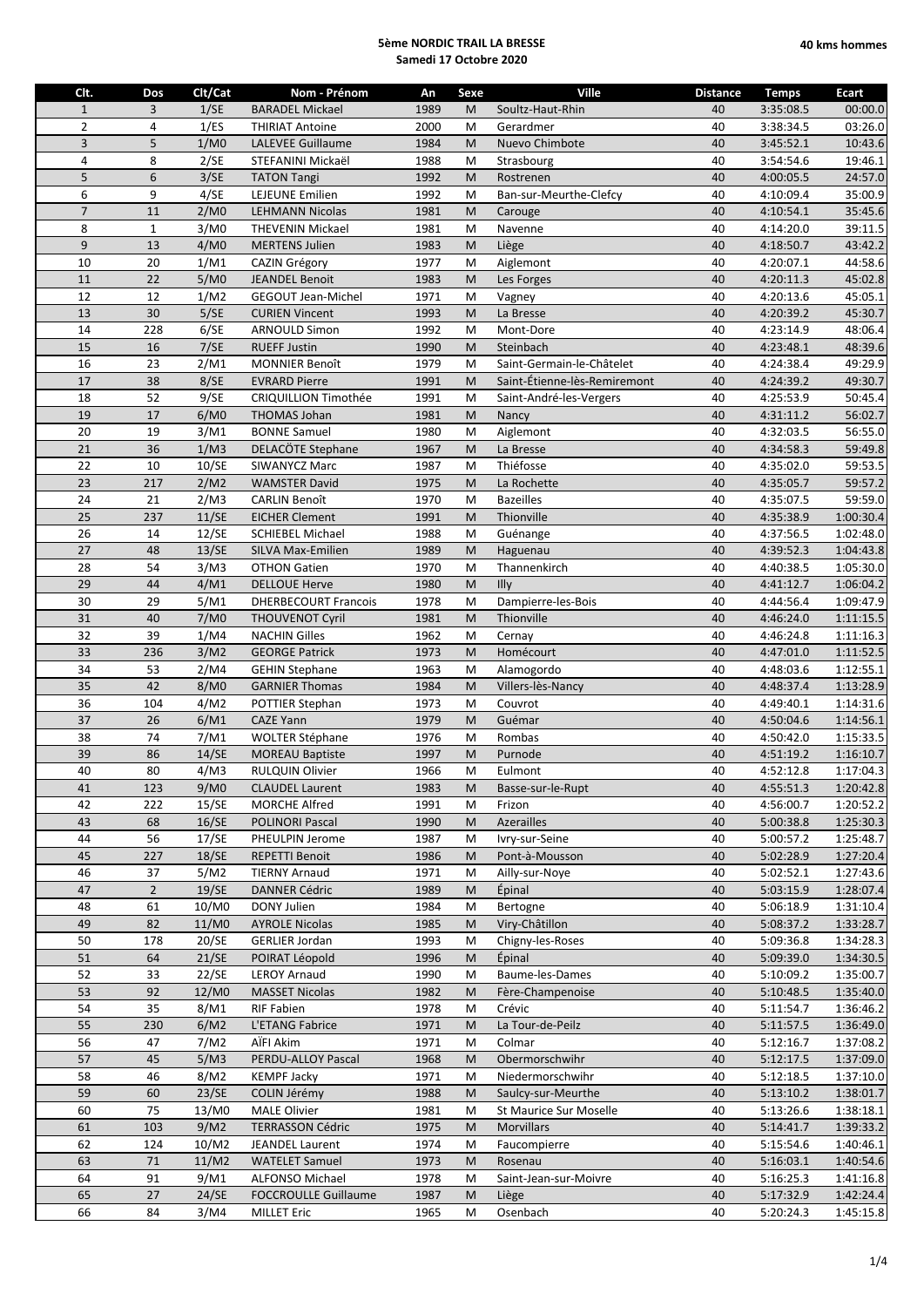| Clt. | Dos            | Clt/Cat           | Nom - Prénom                 | An   | Sexe | Ville                    | <b>Distance</b> | <b>Temps</b> | Ecart     |
|------|----------------|-------------------|------------------------------|------|------|--------------------------|-----------------|--------------|-----------|
| 67   | 31             | 14/M0             | DE OLIVEIRA Remy             | 1985 | M    | Gérardmer                | 40              | 5:21:59.5    | 1:46:51.0 |
| 68   | 57             | 12/M2             | <b>GALLIOT Guillaume</b>     | 1974 | M    | Marigny-les-Usages       | 40              | 5:22:27.9    | 1:47:19.4 |
| 69   | $\overline{7}$ | 25/SE             | <b>CASSIN Thomas</b>         | 1992 | M    | Eckbolsheim              | 40              | 5:22:53.6    | 1:47:45.1 |
| 70   | 28             | 15/M0             | <b>DELCHAMBRE Nicolas</b>    | 1983 | M    | Aywaille                 | 40              | 5:22:59.1    | 1:47:50.6 |
| 71   | 135            | 16/M0             | <b>FLORIOT Jerome</b>        | 1982 | M    | Vieux-Charmont           | 40              | 5:24:36.1    | 1:49:27.6 |
| 72   | 111            | 6/M3              | <b>GUERRIN Regis</b>         | 1970 | M    | Belfort                  | 40              | 5:26:49.1    | 1:51:40.6 |
| 73   | 55             | 7/M3              | <b>AUBRY Patrick</b>         | 1967 | M    | Ormes                    | 40              | 5:27:01.3    | 1:51:52.8 |
| 74   | 79             | 10/M1             | <b>STEINER Kevin</b>         | 1979 | M    | Thionville               | 40              | 5:27:22.2    | 1:52:13.7 |
| 75   | 93             | 11/M1             | <b>SATTA Rémy</b>            | 1980 | M    | Bayard-sur-Marne         | 40              | 5:28:35.0    | 1:53:26.5 |
| 76   | 235            | 13/M2             | SPANGENBERGER Pierre         | 1972 | M    | Thionville               | 40              | 5:29:11.4    | 1:54:02.9 |
| 77   | 50             | 12/M1             | <b>GUIMBERT Julien</b>       | 1978 | M    | Saint-Nabord             | 40              | 5:29:39.9    | 1:54:31.4 |
| 78   | 107            | 17/M0             | <b>MANGIN Damien</b>         | 1981 | M    | Uriménil                 | 40              | 5:30:00.2    | 1:54:51.7 |
| 79   | 58             | 14/M2             | <b>MAREY Nicolas</b>         | 1973 | M    | Strasbourg               | 40              | 5:30:15.9    | 1:55:07.4 |
| 80   | 76             | 13/M1             | <b>WEBER Gwenael</b>         | 1976 | M    | Tournes                  | 40              | 5:30:19.2    | 1:55:10.7 |
| 81   | 232            | 15/M2             | <b>FRERE Yannis</b>          | 1972 | M    | Ramonchamp               | 40              | 5:33:30.2    | 1:58:21.7 |
| 82   | 149            | 16/M2             | <b>BLAISE Laurent</b>        | 1975 | M    | Méréville                | 40              | 5:35:03.1    | 1:59:54.6 |
| 83   | 233            | 17/M2             | <b>QUEIROZ Marc</b>          | 1975 | M    | Pouxeux                  | 40              | 5:35:33.8    | 2:00:25.3 |
| 84   | 70             | 18/M0             | <b>BERTRO Cyrille</b>        | 1985 | M    | Neuville-en-Ferrain      | 40              | 5:35:49.3    | 2:00:40.8 |
| 85   | 106            | 26/SE             | <b>CORDA Julien</b>          | 1991 | M    | Lunéville                | 40              | 5:36:03.1    | 2:00:54.6 |
| 86   | 218            | 8/M3              | PIRON Frédéric               | 1969 | M    | Amay                     | 40              | 5:36:12.2    | 2:01:03.7 |
| 87   | 67             | 14/M1             | <b>BENZADA Boris</b>         | 1978 | M    | Remiremont               | 40              | 5:36:48.9    | 2:01:40.4 |
| 88   | 99             | 19/M0             | VILLAUMÉ Sébastien           | 1982 | M    | Tendon                   | 40              | 5:36:51.2    | 2:01:42.7 |
| 89   | 98             | 27/SE             | MININGER Julien              | 1987 | M    | Mulhouse                 | 40              | 5:36:52.6    | 2:01:44.1 |
| 90   | 49             | 15/M1             | <b>ESPOSITO Raphael</b>      | 1977 | M    | Pulligny                 | 40              | 5:37:04.2    | 2:01:55.7 |
| 91   | 83             | 1/M5              | <b>LOPES Carlos</b>          | 1957 | M    | Raon-l'Étape             | 40              | 5:38:01.9    | 2:02:53.4 |
| 92   | 153            | 20/M0             | <b>MERCIER Fabrice</b>       | 1982 | M    | Gérardmer                | 40              | 5:38:18.6    | 2:03:10.1 |
| 93   | 25             | 21/M0             | ROUSSEL Julien               | 1985 | M    | Golbey                   | 40              | 5:38:50.0    | 2:03:41.5 |
| 94   | 116            | 9/M3              | <b>BOESINGER Christian</b>   | 1969 | M    | Batzendorf               | 40              | 5:40:14.2    | 2:05:05.7 |
| 95   | 115            | 18/M2             | <b>BOULOIS Cedric</b>        | 1975 | M    | Sélestat                 | 40              | 5:40:16.4    | 2:05:07.9 |
| 96   | 151            | 28/SE             | <b>NARGUET Guillaume</b>     | 1986 | M    | Lunéville                | 40              | 5:40:28.6    | 2:05:20.1 |
| 97   | 126            | 29/SE             | NIERENGARTEN Yann            | 1991 | M    | Soucht                   | 40              | 5:40:43.7    | 2:05:35.2 |
| 98   | 102            | 16/M1             | <b>TOTEMS Eric</b>           | 1979 | M    | Méziré                   | 40              | 5:41:03.9    | 2:05:55.4 |
| 99   | 122            | 10/M3             | <b>VAXELAIRE Michel</b>      | 1969 | M    | Saulxures-sur-Moselotte  | 40              | 5:41:07.9    | 2:05:59.4 |
| 100  | 125            | 19/M2             | <b>LECOMTE Nicolas</b>       | 1973 | M    | Tendon                   | 40              | 5:42:19.6    | 2:07:11.1 |
| 101  | 63             | 30/SE             | <b>BARET Anthony</b>         | 1996 | M    | <b>Bult</b>              | 40              | 5:42:27.9    | 2:07:19.4 |
| 102  | 150            | 22/M0             | <b>LABRIET Alexandre</b>     | 1983 | M    | Chaligny                 | 40              | 5:42:29.4    | 2:07:20.9 |
| 103  | 205            | 23/M0             | <b>PETIT Serge</b>           | 1983 | M    | Andenne                  | 40              | 5:44:25.5    | 2:09:17.0 |
| 104  | 158            | 24/M0             | <b>LABBE Nicolas</b>         | 1981 | M    | Hettange-Grande          | 40              | 5:44:51.1    | 2:09:42.6 |
| 105  | 208            | 31/SE             | <b>THOMAS Fourguet</b>       | 1986 | M    | Epfig                    | 40              | 5:45:37.4    | 2:10:28.9 |
| 106  | 78             | 20/M2             | ROULET Christophe            | 1974 | M    | Villers-Semeuse          | 40              | 5:45:43.4    | 2:10:34.9 |
| 107  | 165            | 4/M4              | <b>BÉGLÉ Laurent</b>         | 1964 | M    | Bois-de-Haye             | 40              | 5:45:54.1    | 2:10:45.6 |
| 108  | 77             | 21/M2             | <b>RICHALOT Nicolas</b>      | 1975 | М    | Charleville-Mézières     | 40              | 5:45:57.6    | 2:10:49.1 |
| 109  | 121            | 32/SE             | RIBEIRO Alexandre            | 1988 | M    | Saulxures-lès-Nancy      | 40              | 5:46:21.8    | 2:11:13.3 |
| 110  | 120            | 22/M2             | <b>KIEKEN David</b>          | 1973 | M    | Eurville-Bienville       | 40              | 5:46:25.4    | 2:11:16.9 |
| 111  | 119            | 5/M4              | <b>BASQUIN Richard</b>       | 1962 | M    | <b>Blies-Guersviller</b> | 40              | 5:46:32.3    | 2:11:23.8 |
| 112  | 148            | 25/M0             | FRANCQ Julien                | 1984 | М    | Holnon                   | 40              | 5:46:52.4    | 2:11:43.9 |
| 113  | 137            | 26/M0             | <b>DARUT Geoffrey</b>        | 1984 | M    | Auxelles-Bas             | 40              | 5:47:25.4    | 2:12:16.9 |
| 114  | 190            | 23/M2             | WITTIG William               | 1971 | M    | Hirtzfelden              | 40              | 5:48:58.7    | 2:13:50.2 |
| 115  | 132            | 27/M0             | <b>MANGIN Pierre</b>         | 1981 | M    | Renauvoid                | 40              | 5:49:22.0    | 2:14:13.5 |
| 116  | 96             | 28/M0             | <b>DAUBENTON Maxime</b>      | 1983 | M    | Laon                     | 40              | 5:52:13.3    | 2:17:04.8 |
| 117  | 144            | 6/M4              | <b>NOEL Fabrice</b>          | 1965 | M    | Gérardmer                | 40              | 5:52:38.3    | 2:17:29.8 |
| 118  | 156            | 33/SE             | <b>BOUABDALLAH Alexandre</b> | 1986 | М    | Raon-l'Étape             | 40              | 5:53:42.6    | 2:18:34.1 |
| 119  | 87             | 24/M2             | <b>CELOIU Manuel</b>         | 1974 | M    | Bertrange                | 40              | 5:54:42.5    | 2:19:34.0 |
| 120  | 145            | 29/M0             | <b>MARTOYAN Tigran</b>       | 1981 | М    | Laxou                    | 40              | 5:54:53.2    | 2:19:44.7 |
| 121  | 133            | 17/M1             | LAROUSSE Ludovic             | 1977 | M    | Cerny                    | 40              | 5:54:57.4    | 2:19:48.9 |
| 122  | 24             | 11/M3             | RITZENTHALER Christophe      | 1970 | М    | Sélestat                 | 40              | 5:55:08.4    | 2:19:59.9 |
| 123  | 173            | 25/M2             | <b>THIERRY Christophe</b>    | 1974 | M    | Riaucourt                | 40              | 5:56:13.1    | 2:21:04.6 |
| 124  | 226            | 30/M0             | PINHEIRO Vincent             | 1983 | M    | Lunéville                | 40              | 5:56:36.6    | 2:21:28.1 |
| 125  | 177            | 18/M1             | FREMIOT Sébastien            | 1978 | M    | Le Tholy                 | 40              | 5:56:57.3    | 2:21:48.8 |
| 126  | 66             | 19/M1             | ALLEGAERT Frédéric           | 1978 | M    | Mouscron                 | 40              | 5:57:32.2    | 2:22:23.7 |
| 127  | 127            | 1/M6              | <b>CANTUS Michel</b>         | 1952 | M    | <b>Buhl</b>              | 40              | 5:57:58.3    | 2:22:49.8 |
| 128  | 138            | 12/M3             | <b>VOILLAUME Fabrice</b>     | 1968 | М    | Chèvremont               | 40              | 5:58:11.1    | 2:23:02.6 |
| 129  | 162            | 31/M0             | <b>VAGUET Cédric</b>         | 1984 | M    | <b>Bastogne</b>          | 40              | 5:58:38.5    | 2:23:30.0 |
| 130  | 175            | 32/M <sub>0</sub> | <b>BAUER Franck</b>          | 1983 | M    | Lembach                  | 40              | 5:59:17.2    | 2:24:08.7 |
| 131  | 118            | 34/SE             | <b>DROGUET Bastien</b>       | 1989 | M    | La Bresse                | 40              | 6:00:08.3    | 2:24:59.8 |
| 132  | 113            | 2/M5              | <b>MALARDE Michel</b>        | 1960 | M    | Dombasle-sur-Meurthe     | 40              | 6:01:03.6    | 2:25:55.1 |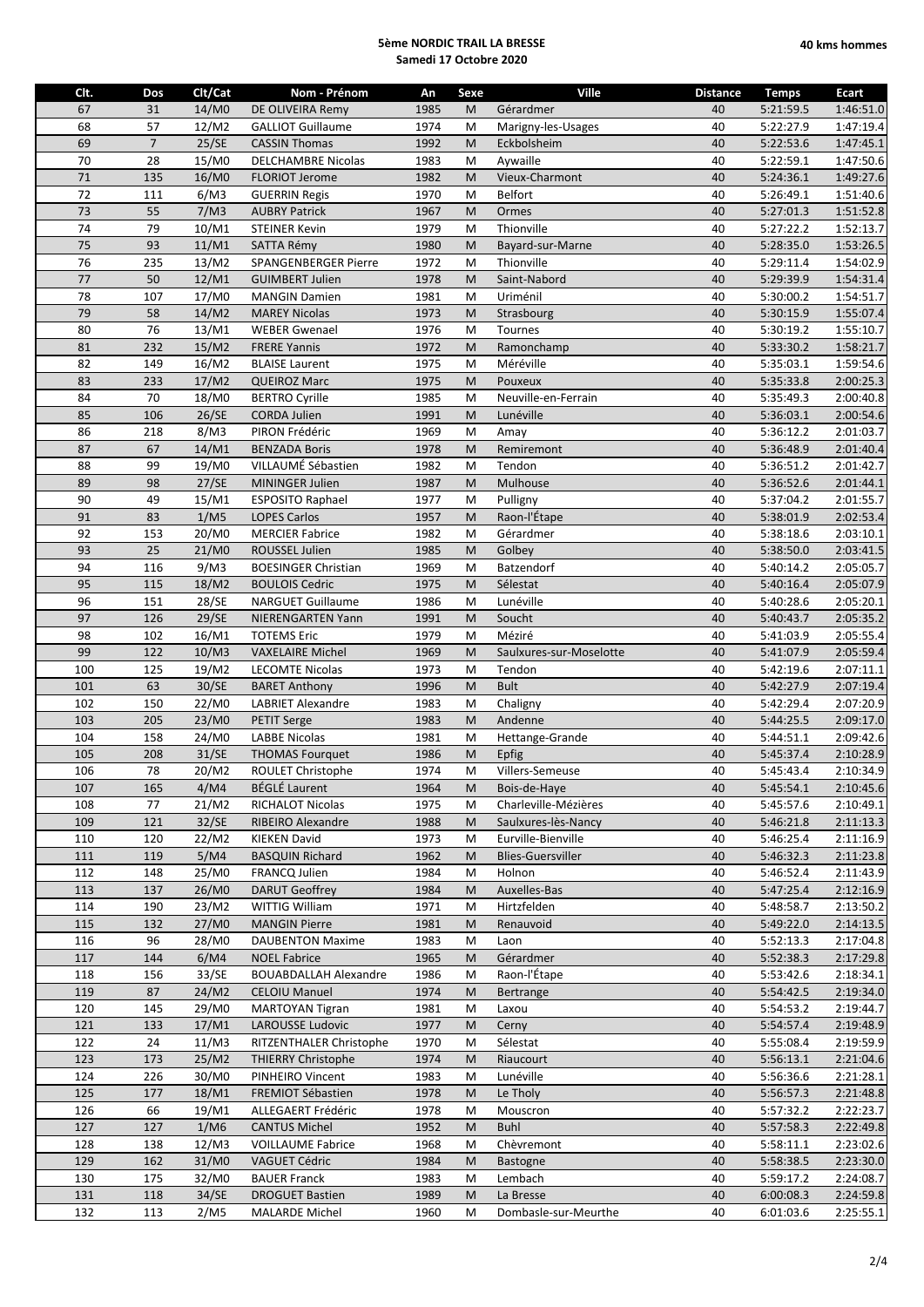| Clt.         | Dos       | Clt/Cat           | Nom - Prénom                | An           | Sexe | Ville                        | <b>Distance</b> | <b>Temps</b> | <b>Ecart</b> |
|--------------|-----------|-------------------|-----------------------------|--------------|------|------------------------------|-----------------|--------------|--------------|
| 133          | 117       | 13/M3             | <b>CHEVALLEY Luc</b>        | 1966         | M    | Rupt-sur-Moselle             | 40              | 6:02:05.2    | 2:26:56.7    |
| 134          | 189       | 26/M2             | <b>COUROUVE Vincent</b>     | 1972         | M    | Dieue-sur-Meuse              | 40              | 6:02:27.3    | 2:27:18.8    |
| 135          | 170       | 35/SE             | <b>FLEURETTE Nicolas</b>    | 1987         | M    | La Bresse                    | 40              | 6:02:49.1    | 2:27:40.6    |
| 136          | 152       | 3/M5              | VILLAUMIE André             | 1958         | M    | Méziré                       | 40              | 6:03:43.4    | 2:28:34.9    |
| 137          | 112       | 27/M2             | <b>TISSERAND Christophe</b> | 1973         | M    | Saint-Étienne-lès-Remiremont | 40              | 6:07:27.5    | 2:32:19.0    |
| 138          | 139       | 14/M3             | <b>AMOUROUX Alain</b>       | 1967         | M    | Bischwiller                  | 40              | 6:08:31.7    | 2:33:23.2    |
| 139          | 128       | 2/ES              | <b>MICLO Paulin</b>         | 1999         | M    | Orbey                        | 40              | 6:10:09.3    | 2:35:00.8    |
| 140          | 134       | 36/SE             | FLEUROT Jeremy              | 1987         | M    | Arches                       | 40              | 6:10:58.3    | 2:35:49.8    |
| 141          | 88        | 33/M0             | <b>BEVILLARD Guillaume</b>  | 1983         | M    |                              | 40              | 6:11:09.7    | 2:36:01.2    |
| 142          | 59        | 7/M4              | PLEUTIN André               | 1961         | M    | Juvisy-sur-Orge              | 40              | 6:13:19.6    | 2:38:11.1    |
| 143          | 129       | 15/M3             | MICLO Christian             | 1970         | M    | Orbey                        | 40              | 6:14:56.9    | 2:39:48.4    |
| 144          | 100       | 37/SE             | <b>SIMON Hugo</b>           | 1989         | M    | Rungis                       | 40              | 6:16:39.0    | 2:41:30.5    |
| 145          | 231       | 38/SE             | DIDIER Jérémy               | 1988         | M    | Raucourt-et-Flaba            | 40              | 6:17:46.7    | 2:42:38.2    |
| 146          | 62        | 20/M1             | WALT Jérémy                 | 1978         | M    | Betschdorf                   | 40              | 6:17:55.2    | 2:42:46.7    |
| 147          | 89        | 34/M0             | <b>MANTELLI Denis</b>       | 1983         | M    | <b>Bruyères</b>              | 40              | 6:18:46.6    | 2:43:38.1    |
| 148          | 109       | 21/M1             | <b>BARDOL Olivier</b>       | 1976         | M    | Walbourg                     | 40              | 6:18:55.0    | 2:43:46.5    |
| 149          | 157       | 8/M4              | <b>CASTELLANE Yves</b>      | 1964         | M    | Heillecourt                  | 40              | 6:19:04.1    | 2:43:55.6    |
| 150          | 201       | 22/M1             | <b>CORBOLIN Xavier</b>      | 1980         | M    | Courcelles-sur-Nied          | 40              | 6:20:09.9    | 2:45:01.4    |
| 151          | 90        | 28/M2             | <b>VANSON Jean-Paul</b>     | 1973         | M    | Rupt-sur-Moselle             | 40              | 6:20:19.2    | 2:45:10.7    |
| 152          | 147       | 16/M3             | <b>FEGLI Marc</b>           | 1969         | M    | Xonrupt-Longemer             | 40              | 6:20:21.9    | 2:45:13.4    |
| 153          | 216       | 23/M1             | <b>CAPARROS Benoit</b>      | 1977         | M    | Épinal                       | 40              | 6:22:06.5    | 2:46:58.0    |
| 154          | 130       | 2/M6              | <b>CERF Gilles</b>          | 1954         | M    | Vivaise                      | 40              | 6:23:42.2    | 2:48:33.7    |
| 155          | 214       | 35/M0             | <b>ORTS Matthieu</b>        | 1982         | M    | La Bresse                    | 40              | 6:24:45.7    | 2:49:37.2    |
| 156          | 171       | 36/M0             | <b>MION Sandy</b>           | 1985         | M    | Eurville-Bienville           | 40              | 6:25:28.1    | 2:50:19.6    |
| 157          | 101       | 39/SE             | PICCOLO Marc                | 1987         | M    | Richeling                    | 40              | 6:25:43.5    | 2:50:35.0    |
| 158          | 161       | 17/M3             | JACOB Jean                  | 1970         | M    | Bastogne                     | 40              | 6:26:53.7    | 2:51:45.2    |
| 159          | 164       | 24/M1             | <b>GRULET Arnaud</b>        | 1980         | M    | Rethel                       | 40              | 6:27:25.4    | 2:52:16.9    |
| 160          | 73        | 37/M0             | <b>BRUNELLO Julien</b>      | 1984         | M    | Zoufftgen                    | 40              | 6:29:05.2    | 2:53:56.7    |
| 161          | 159       | 38/M <sub>0</sub> | <b>TISSERAND Olivier</b>    | 1984         | M    | Rupt-sur-Moselle             | 40              | 6:29:13.0    | 2:54:04.5    |
| 162          | 108       | 39/M0             | <b>SCHWEITZER Gilles</b>    | 1982         | M    | Peru                         | 40              | 6:29:13.6    | 2:54:05.1    |
| 163          | 192       | 29/M2             | <b>CAMETTI Stephane</b>     | 1974         | M    | Champey                      | 40              | 6:32:39.1    | 2:57:30.6    |
| 164          | 179       | 30/M2             | <b>TIBERGHIEN Nicolas</b>   | 1972         | M    | Fegersheim                   | 40              | 6:32:58.5    | 2:57:50.0    |
| 165          | 174       | 40/M0             | PIERTOT Mickael             | 1982         | M    | Vagney                       | 40              | 6:33:29.0    | 2:58:20.5    |
| 166          | 197       | 18/M3             | <b>SCHALK Hubert</b>        | 1966         | M    | Hirtzfelden                  | 40              | 6:33:54.2    | 2:58:45.7    |
| 167          | 95        | 40/SE             | <b>PRUSSE Romain</b>        | 1987         | M    | Fontaine-lès-Vervins         | 40              | 6:40:31.7    | 3:05:23.2    |
| 168          | 97        | 41/SE             | <b>BOISSOLLE Julien</b>     | 1988         | M    | Eurre                        | 40              | 6:40:32.2    | 3:05:23.7    |
| 169          | 114       | 41/M0             | <b>HROVAT Benjamin</b>      | 1984         | M    | Sarreguemines                | 40              | 6:42:10.2    | 3:07:01.7    |
| 170          | 94        | 25/M1             | RICHARD Sebastien           | 1976         | M    | Clairfontaine                | 40              | 6:49:46.2    | 3:14:37.7    |
| 171          | 219       | 42/M0             | <b>BURCKLEN Didier</b>      | 1981         | M    | Mulhouse                     | 40              | 6:51:37.8    | 3:16:29.3    |
| 172          | 194       | 31/M2             | <b>CONTE Joel</b>           | 1975         | M    | Héricourt                    | 40              | 6:52:00.7    | 3:16:52.2    |
| 173          | 186       | 42/SE             | <b>BRIOT Aurélien</b>       | 1992         | M    | Rupt-sur-Moselle             | 40              | 7:09:23.1    | 3:34:14.6    |
| 174          | 166       | 9/M4              | <b>BOURQUARD Eric</b>       | 1965         | M    | Remiremont                   | 40              | 7:09:24.0    | 3:34:15.5    |
| 175          | 180       | 19/M3             | <b>DEMANGE Thierry</b>      | 1970         | M    | Erstein                      | 40              | 7:10:20.1    | 3:35:11.6    |
| 176          | 181       | 20/M3             | <b>REMETTER Yannick</b>     | 1967         | M    | Plobsheim                    | 40              | 7:10:25.4    | 3:35:16.9    |
| 177          | 183       | 10/M4             | <b>BERON Jean-Paul</b>      | 1962         | M    | Gandrange                    | 40              | 7:10:34.2    | 3:35:25.7    |
| 178          | 187       | 43/SE             | <b>ANDRE Quentin</b>        | 1994         | M    | Hagondange                   | 40              | 7:10:34.9    | 3:35:26.4    |
| 179          | 191       | 32/M2             | <b>CHEVALLOT Pascal</b>     | 1972         | M    | Metz                         | 40              | 7:10:35.7    | 3:35:27.2    |
| 180          | 41        | 26/M1             | <b>LELONGE Patrick</b>      | 1977         | M    | Trampot                      | 40              | 7:17:18.2    | 3:42:09.7    |
| 181          | 169       | 43/M0             | <b>DAUTEL Eric</b>          | 1985         | M    | L' Hôpital                   | 40              | 7:18:20.8    | 3:43:12.3    |
| 182          | 176       | 44/SE             | GENVO Yann                  | 1989         | M    | Saint-Avold                  | 40              | 7:18:21.4    | 3:43:12.9    |
| 183          | 155       | 11/M4             | <b>VAUTRE Patrick</b>       | 1961         | M    | Allamps                      | 40              | 7:18:36.1    | 3:43:27.6    |
| 184          | 184       | 12/M4             | <b>BRIOT Jean-Louis</b>     | 1962         | M    | Rupt-sur-Moselle             | 40              | 7:20:17.9    | 3:45:09.4    |
| 185          | 142       | 33/M2             | <b>CARON Guillaume</b>      | 1971         | M    | Biache-Saint-Vaast           | 40              | 7:33:28.8    | 3:58:20.3    |
| ABANDONS (7) |           |                   |                             |              |      |                              |                 |              |              |
|              | 43        | /M0               | <b>OTTE Olivier</b>         | 1983         | M    | Liège                        | 40              | Abd          |              |
|              | 85        | /SE               | <b>MOREAU Corentin</b>      | 1992         | M    | Namur                        | 40              | Abd          |              |
|              | 143       | /SE               | FAUL Jonathan               | 1987         | M    | Niderviller                  | 40              | Abd          |              |
|              | 168       | /M1               | <b>DULAC Mickael</b>        | 1980         | M    | Metz                         | 40              | Abd          |              |
|              | 207       | /SE               | KIEFFEL Jérémy              | 1986         | M    | Ranrupt                      | 40              | Abd          |              |
|              | 212       | /SE               | POIROT Sylvain              | 1997         | M    | La Bresse                    | 40              | Abd          |              |
|              | 220       | /M <sub>0</sub>   | <b>UNY Florent</b>          | 1981         | M    | Epinal                       | 40              | Abd          |              |
| ABSENTS (12) |           |                   |                             |              |      |                              |                 |              |              |
|              | 15<br>110 | /SE<br>/M4        | <b>BAUDONNEL Paul</b>       | 1996<br>1964 | M    | Le Roulier                   | 40              | Abs<br>Abs   |              |
|              |           |                   | <b>LEROGNON Francis</b>     |              | M    | Mirecourt                    | 40<br>40        | Abs          |              |
|              | 198       | /M4               | RAUCH Jean-Marie            | 1962         | M    | Montigny-lès-Metz            |                 |              |              |
|              | 200       | /SE               | <b>CAZE Kevin</b>           | 1988         | M    | Labaroche                    | 40              | Abs          |              |